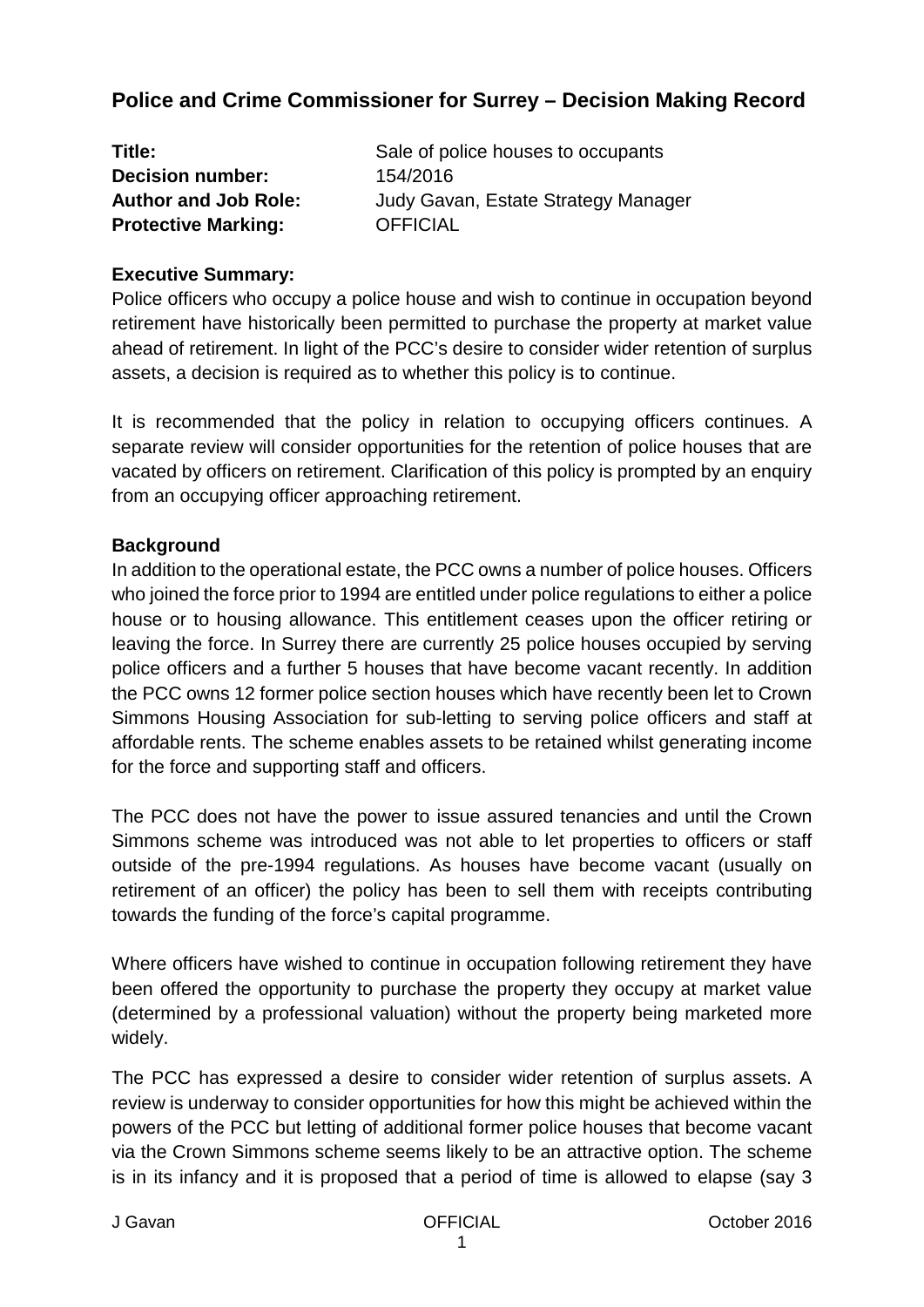months) to ensure that there are no unforeseen issues, following which consideration will be given to letting further vacant houses to Crown Simmons on similar terms.

Separate consideration needs to be given to the policy of permitting officers occupying police houses to purchase the property whilst in occupation rather than vacating the property on retirement. This has been a long standing policy and whilst officers do not have any explicit right to purchase it is anticipated that withdrawal of this policy could cause significant distress and loss of morale to some officers. Most occupying officers have lived in their houses for many years and it is likely that some will have based their long term retirement planning on the assumption that they will be able to purchase their property. They may also have invested money in the property in the belief that they would be able to benefit indefinitely from such investment. Furthermore officers occupying police houses are longer servicing officers who have already been hardest hit by other changes to police benefits.

It is difficult to estimate the number of occupiers who may be anticipating purchasing their property as they approach retirement. Historically it is estimated it has in the region of 10 to 20% of occupiers. This would suggest that should the policy be retained in the region of 3 to 6 of the remaining 25 occupied houses might be sold to occupants.

Letting properties to occupying officers post retirement via the Crown Simmons scheme is not an option. This is considered to be outside the powers of the PCC since retention of the asset would not be in support of a policing purpose.

## **Recommendation**

It is recommended that the policy of permitting police house occupiers to purchase the property they occupy is continued. A modification to the policy is recommended to clarify that this policy does not apply where an officer has been allocated a police house on welfare grounds. (Despite a general policy of withdrawing from police house provision for pre-1994 officers a small number of houses have been allocated in recent years on welfare grounds. These officers should not have an expectation of being able to purchase the property they have been allocated and may be asked to make alternative housing arrangements ahead of retirement once their circumstances have improved.) A separate paper with recommendations regarding policy for vacant police houses and other surplus assets will be submitted in due course following further examination of PCC powers and experience of the Crown Simmons letting scheme in operation.